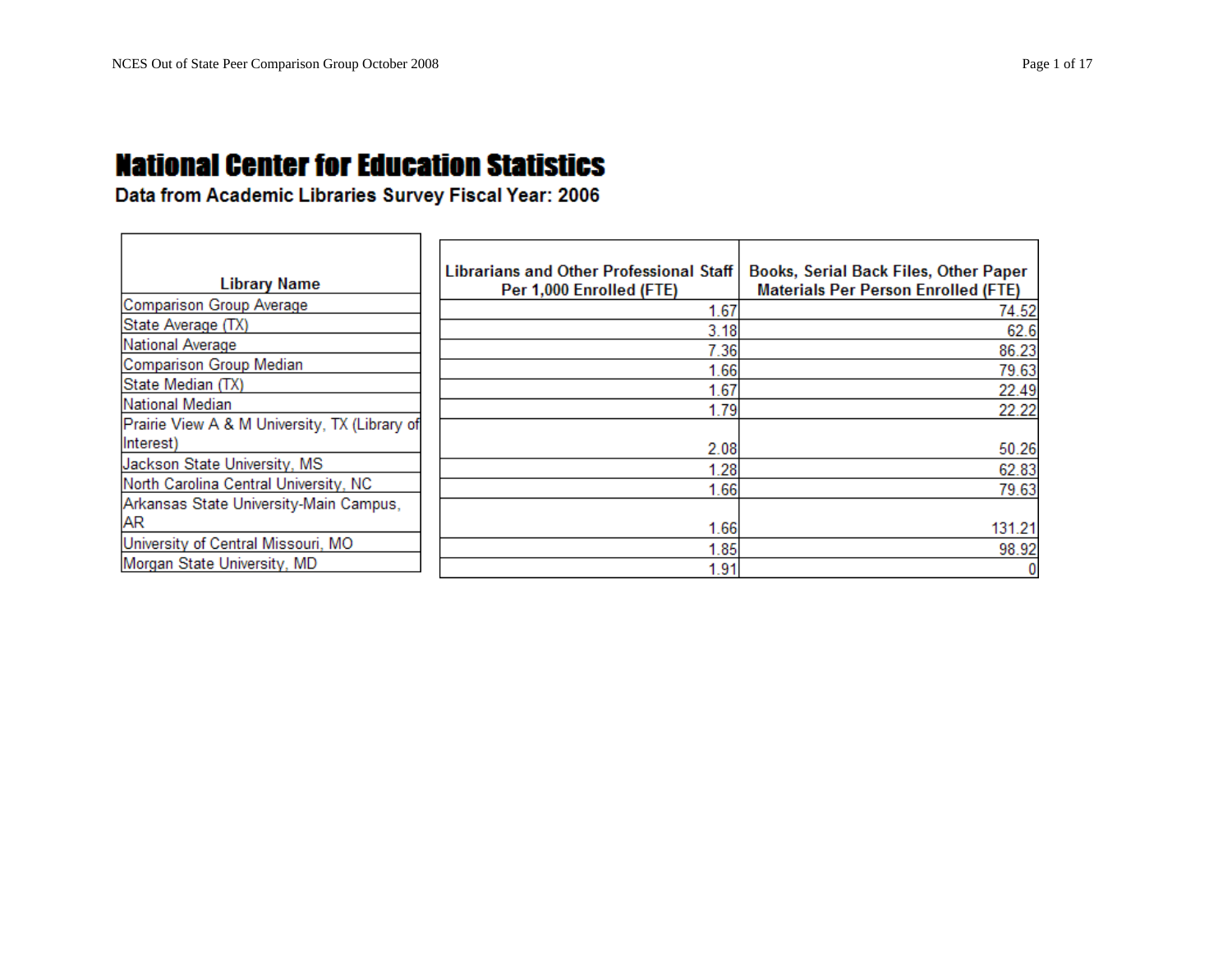$\overline{\phantom{0}}$ 

### **National Center for Education Statistics**

| <b>Library Name</b>                           | <b>Circulation Transactions (Including</b><br><b>Reserves) Per Person Enrolled (FTE)</b> | <b>Total Interlibrary Loans Provided</b> |
|-----------------------------------------------|------------------------------------------------------------------------------------------|------------------------------------------|
| Comparison Group Average                      |                                                                                          | 2,247                                    |
| State Average (TX)                            |                                                                                          | 3,227                                    |
| National Average                              | 14                                                                                       | 2,629                                    |
| Comparison Group Median                       |                                                                                          | 1,007                                    |
| State Median (TX)                             |                                                                                          | 29                                       |
| National Median                               |                                                                                          | 147                                      |
| Prairie View A & M University, TX (Library of |                                                                                          |                                          |
| Interest)                                     |                                                                                          | 2,013                                    |
| Jackson State University, MS                  |                                                                                          | 1,007                                    |
| North Carolina Central University, NC         |                                                                                          |                                          |
| Arkansas State University-Main Campus,        |                                                                                          |                                          |
| <b>AR</b>                                     | 11                                                                                       | 4,966                                    |
| University of Central Missouri, MO            |                                                                                          | 5,264                                    |
| Morgan State University, MD                   |                                                                                          |                                          |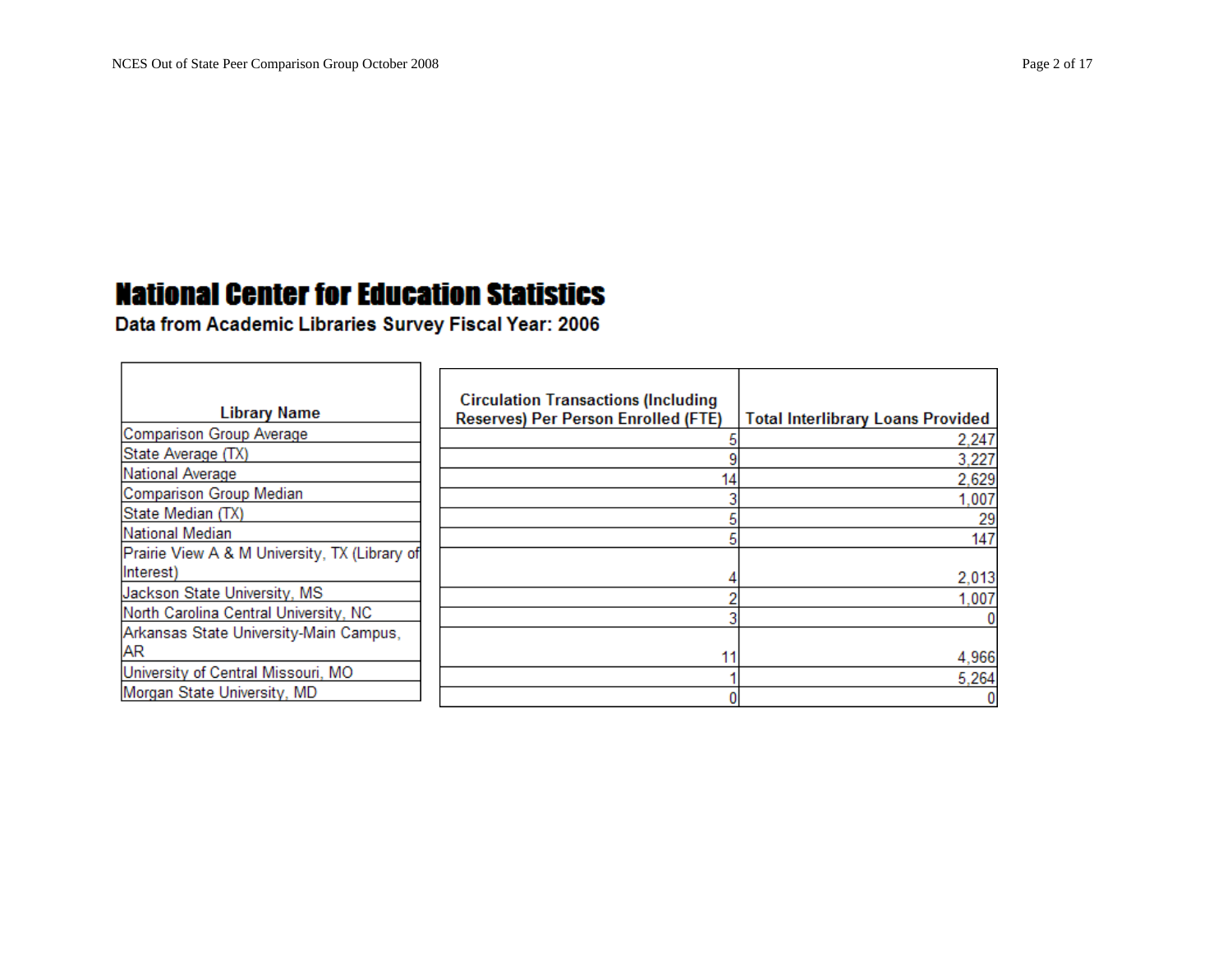| <b>Library Name</b>                           |    | Librarians Other Professional Staff Librarians and Other Professional Staff |
|-----------------------------------------------|----|-----------------------------------------------------------------------------|
| Comparison Group Average                      | 13 |                                                                             |
| State Average (TX)                            |    |                                                                             |
| National Average                              |    |                                                                             |
| Comparison Group Median                       | 12 |                                                                             |
| State Median (TX)                             |    |                                                                             |
| National Median                               |    |                                                                             |
| Prairie View A & M University, TX (Library of |    |                                                                             |
| Interest)                                     | 12 | 15                                                                          |
| Jackson State University, MS                  | a  | 10                                                                          |
| North Carolina Central University, NC         | 12 | 12                                                                          |
| Arkansas State University-Main Campus,        |    |                                                                             |
| <b>AR</b>                                     | 15 | 15                                                                          |
| University of Central Missouri, MO            | 16 |                                                                             |
| Morgan State University, MD                   |    |                                                                             |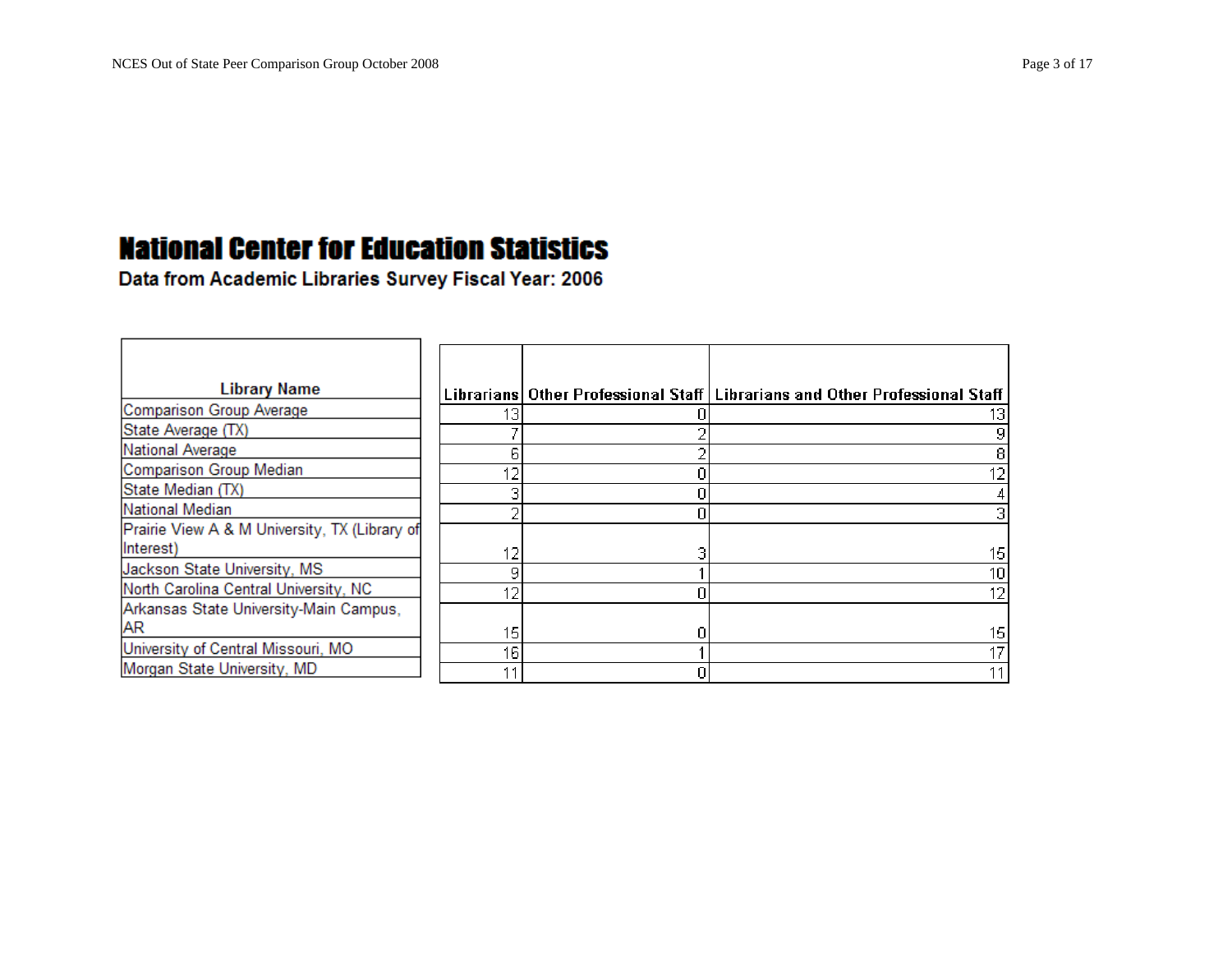| <b>Library Name</b>                           |                 |     |     | All Other Paid Staff   Student Assistants   Total Staff   Total Staff Per 1,000 Enrolled (FTE) |
|-----------------------------------------------|-----------------|-----|-----|------------------------------------------------------------------------------------------------|
| Comparison Group Average                      | 20              | 36  | 70  | 8.81                                                                                           |
| State Average (TX)                            | 12              |     | 28  | 8.12                                                                                           |
| National Average                              | 9               | Б   | 23  | 14.88                                                                                          |
| Comparison Group Median                       | 17              | 18  | 55  | 6.03                                                                                           |
| State Median (TX)                             |                 |     | 10  |                                                                                                |
| National Median                               |                 |     |     | 4.97                                                                                           |
| Prairie View A & M University, TX (Library of |                 |     |     |                                                                                                |
| Interest)                                     | 13              | 11  | 40  | 5.49                                                                                           |
| Jackson State University, MS                  | 17              | 137 | 164 | 20.92                                                                                          |
| North Carolina Central University, NC         | 14 <sub>1</sub> |     | 27  | 3.66                                                                                           |
| Arkansas State University-Main Campus,        |                 |     |     |                                                                                                |
| <b>AR</b>                                     | 21              | 18  | 55  | 6.03                                                                                           |
| University of Central Missouri, MO            | 32              | 23  | 72  | 7.86                                                                                           |
| Morgan State University, MD                   | 16              |     | 32  | 5.59                                                                                           |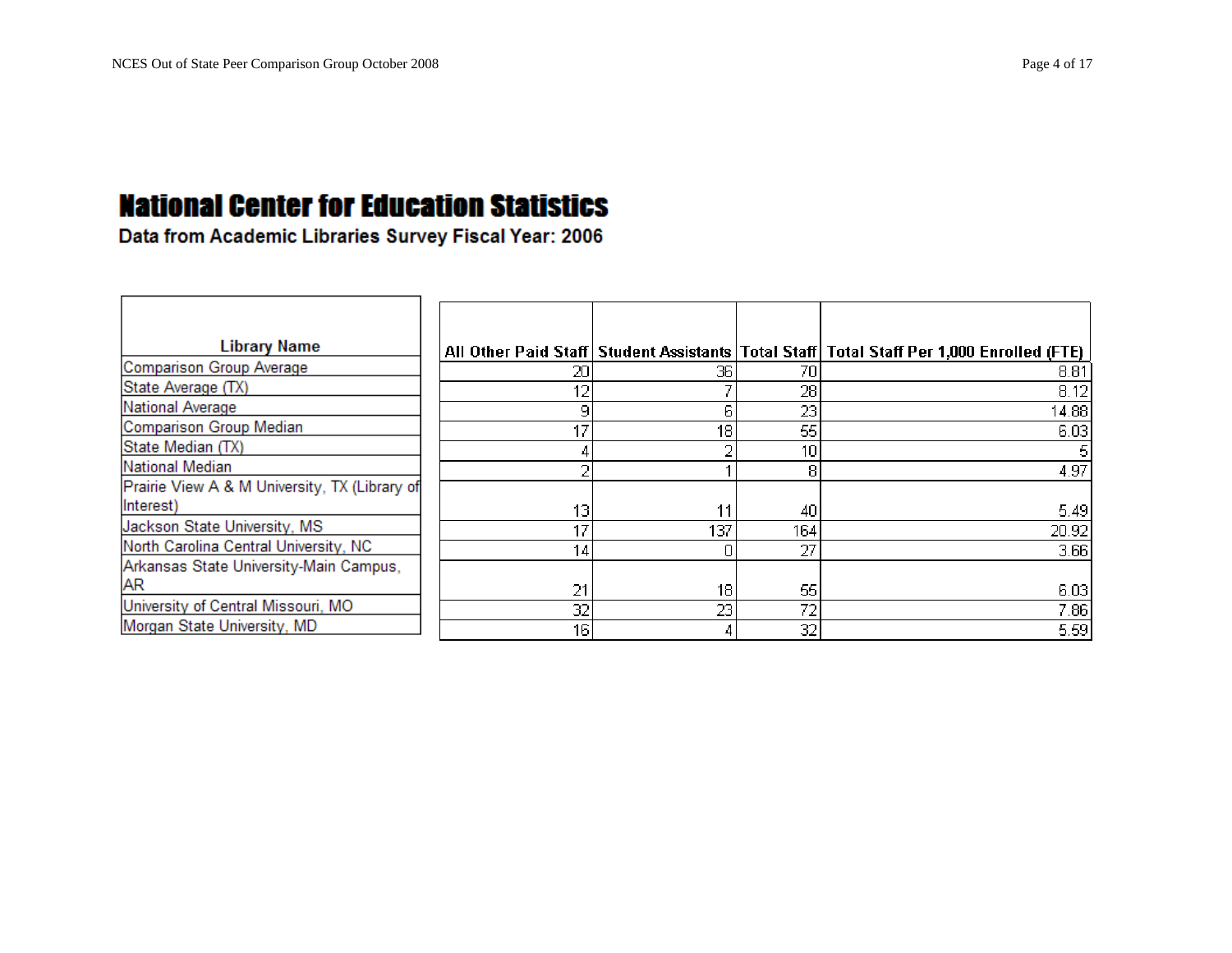| <b>Library Name</b>                           | Salaries/ Wages: Librarians and Other<br><b>Professional Staff</b> | Salaries/ Wages: All Other Paid Staff |
|-----------------------------------------------|--------------------------------------------------------------------|---------------------------------------|
| Comparison Group Average                      | \$599,556                                                          | \$537,266                             |
| State Average (TX)                            | \$547,273                                                          | \$423,407                             |
| National Average                              | \$576,153                                                          | \$402,104                             |
| Comparison Group Median                       | \$587,479                                                          | \$482,456                             |
| State Median (TX)                             | \$232,901                                                          | \$136,468                             |
| National Median                               | \$220,310                                                          | \$121,822                             |
| Prairie View A & M University, TX (Library of |                                                                    |                                       |
| Interest)                                     | \$662,036                                                          | \$237,560                             |
| Jackson State University, MS                  | \$369,100                                                          | \$456,050                             |
| North Carolina Central University, NC         | \$587,479                                                          | \$490,921                             |
| Arkansas State University-Main Campus,        |                                                                    |                                       |
| <b>AR</b>                                     | \$604,020                                                          | \$482,456                             |
| University of Central Missouri, MO            | \$887,961                                                          | \$888,482                             |
| Morgan State University, MD                   | \$549,221                                                          | \$368,420                             |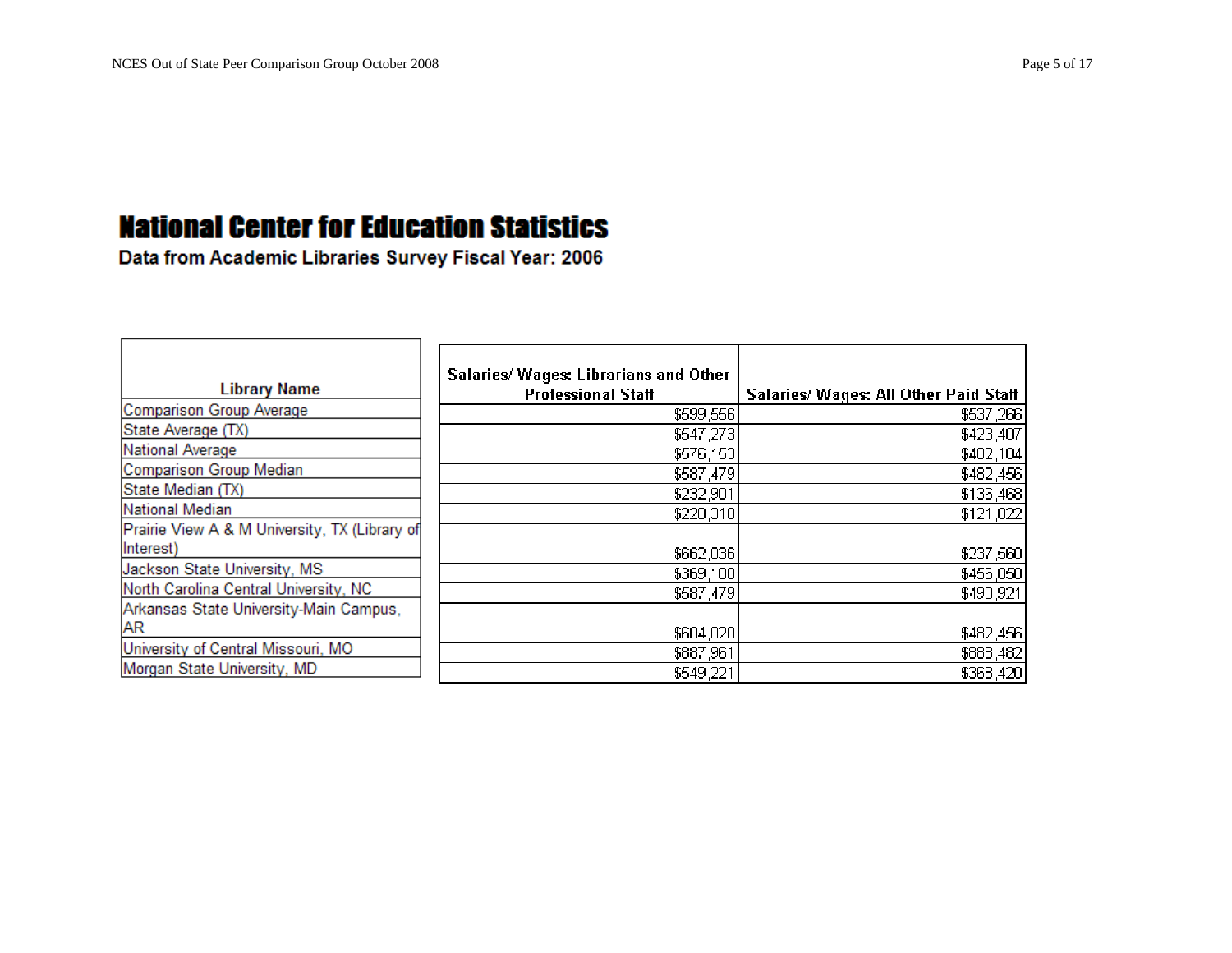| <b>Library Name</b>                           | <b>Salaries/ Wages: Student Assistants</b> | <b>Expenditures: Books, Serial Back Files,</b><br><b>Other Materials</b> |
|-----------------------------------------------|--------------------------------------------|--------------------------------------------------------------------------|
| Comparison Group Average                      | \$153,024                                  | \$313,458                                                                |
| State Average (TX)                            | \$90,055                                   | \$244,537                                                                |
| National Average                              | \$89,955                                   | \$171,823                                                                |
| Comparison Group Median                       | \$148,884                                  | \$359,456                                                                |
| State Median (TX)                             | \$27,382                                   | \$41,872                                                                 |
| National Median                               | \$27,684                                   | \$35,000                                                                 |
| Prairie View A & M University, TX (Library of |                                            |                                                                          |
| Interest)                                     | \$14,287                                   | \$322,003                                                                |
| Jackson State University, MS                  | \$152,500                                  | \$40,000                                                                 |
| North Carolina Central University, NC         | N/A                                        | \$783,207                                                                |
| Arkansas State University-Main Campus,        |                                            |                                                                          |
| AR                                            | \$148,884                                  | \$359,456                                                                |
| University of Central Missouri, MO            | \$249,165                                  | \$384,629                                                                |
| Morgan State University, MD                   | \$61,548                                   | \$0                                                                      |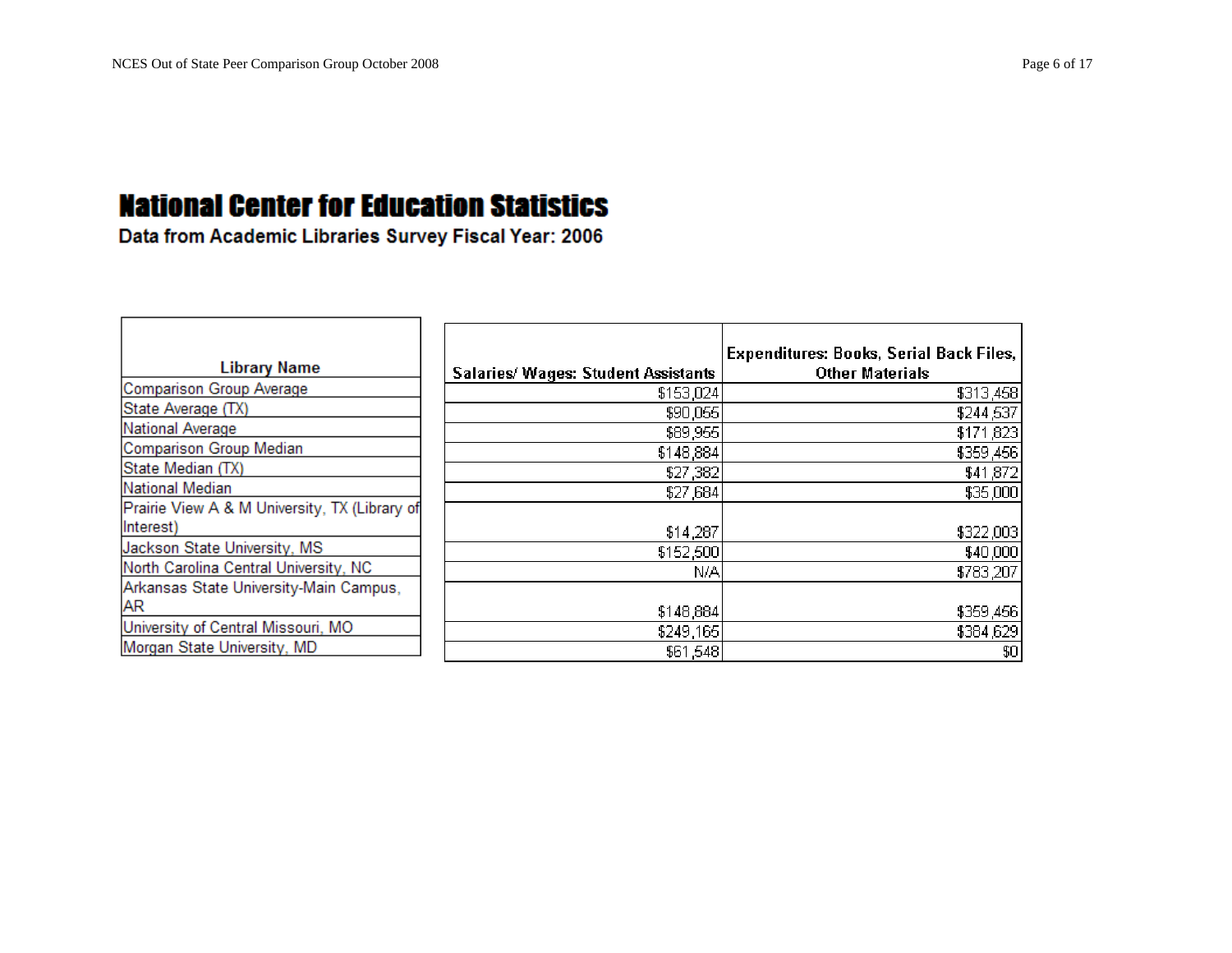| <b>Library Name</b>                           | Expendi |
|-----------------------------------------------|---------|
| <b>Comparison Group Average</b>               |         |
| State Average (TX)                            |         |
| National Average                              |         |
| <b>Comparison Group Median</b>                |         |
| State Median (TX)                             |         |
| National Median                               |         |
| Prairie View A & M University, TX (Library of |         |
| Interest)                                     |         |
| Jackson State University, MS                  |         |
| North Carolina Central University, NC         |         |
| Arkansas State University-Main Campus,        |         |
| AR                                            |         |
| University of Central Missouri, MO            |         |
| Morgan State University, MD                   |         |

| <b>Expenditures: Electronic Materials</b> | <b>Expenditures: Current Serial</b><br><b>Subscriptions</b> |
|-------------------------------------------|-------------------------------------------------------------|
| \$4,431                                   | \$726,326                                                   |
| \$33,223                                  | \$455,717                                                   |
| \$22,152                                  | \$370,486                                                   |
| \$0                                       | \$848,039                                                   |
| \$0                                       | \$43,684                                                    |
| \$0                                       | \$32,381                                                    |
|                                           |                                                             |
| \$6,330                                   | \$794,171                                                   |
| \$0                                       | \$848,039                                                   |
| \$0                                       | \$748,492                                                   |
|                                           |                                                             |
| \$0                                       | \$1,022,351                                                 |
| \$22,154                                  | \$1,012,749                                                 |
| \$0                                       | \$0                                                         |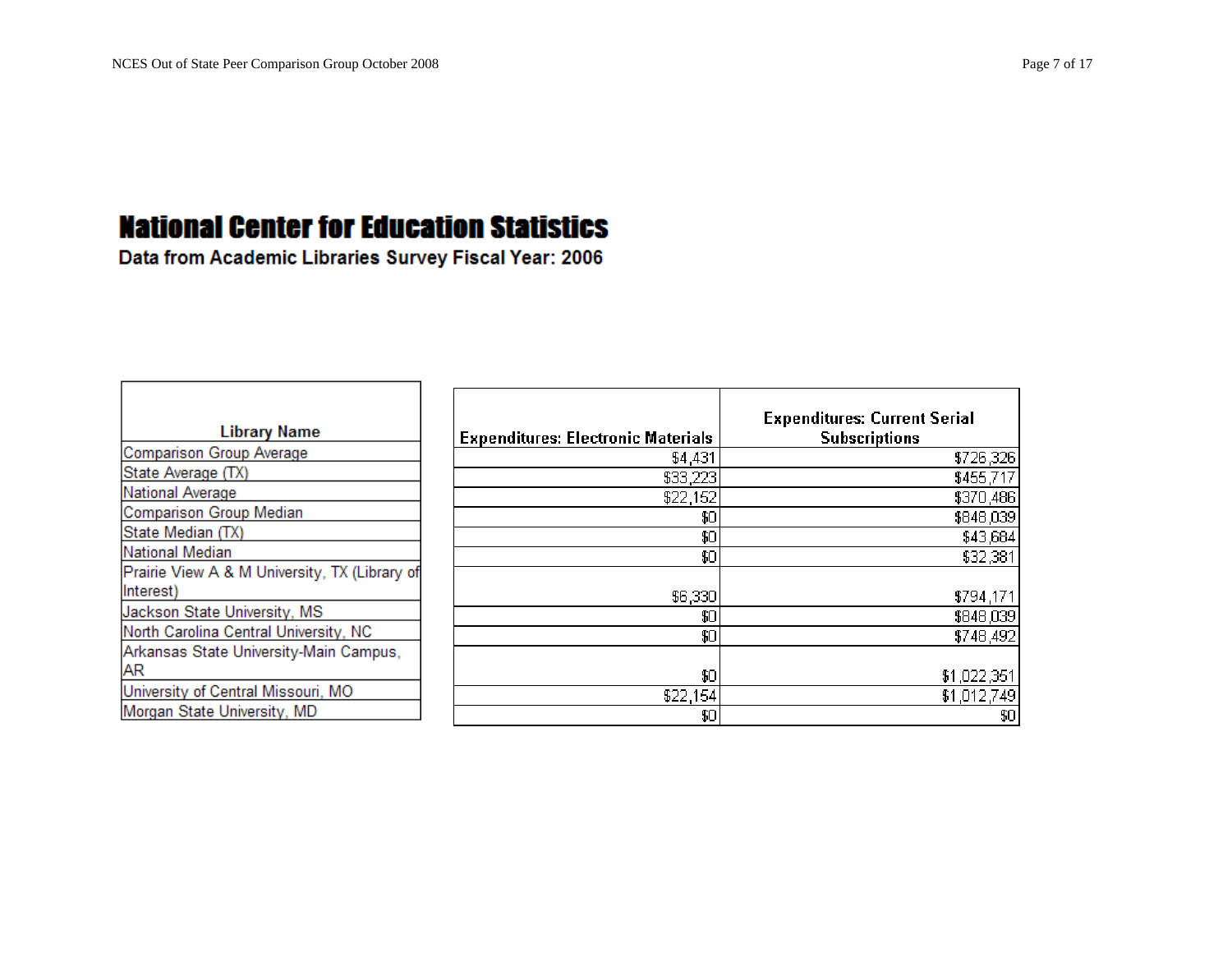| <b>Library Name</b>                           | <b>Expenditures: Electronic Serials  </b> | <b>Expenditures: Audiovisual Materials</b> |
|-----------------------------------------------|-------------------------------------------|--------------------------------------------|
| Comparison Group Average                      | \$213,288                                 | \$43,773                                   |
| State Average (TX)                            | \$213,295                                 | \$11,989                                   |
| National Average                              | \$167,820                                 | \$8,914                                    |
| Comparison Group Median                       | \$255,931                                 | \$0                                        |
| State Median (TX)                             | \$6,000                                   | \$1,051                                    |
| National Median                               | \$6,648                                   | \$1,520                                    |
| Prairie View A & M University, TX (Library of |                                           |                                            |
| Interest)                                     | \$600,999                                 | \$17,757                                   |
| Jackson State University, MS                  | \$255,931                                 | \$0                                        |
| North Carolina Central University, NC         | \$0                                       | \$0                                        |
| Arkansas State University-Main Campus,        |                                           |                                            |
| AR                                            | \$414,088                                 | \$92,388                                   |
| University of Central Missouri, MO            | \$396,419                                 | \$126,479                                  |
| Morgan State University, MD                   | \$0                                       | \$0                                        |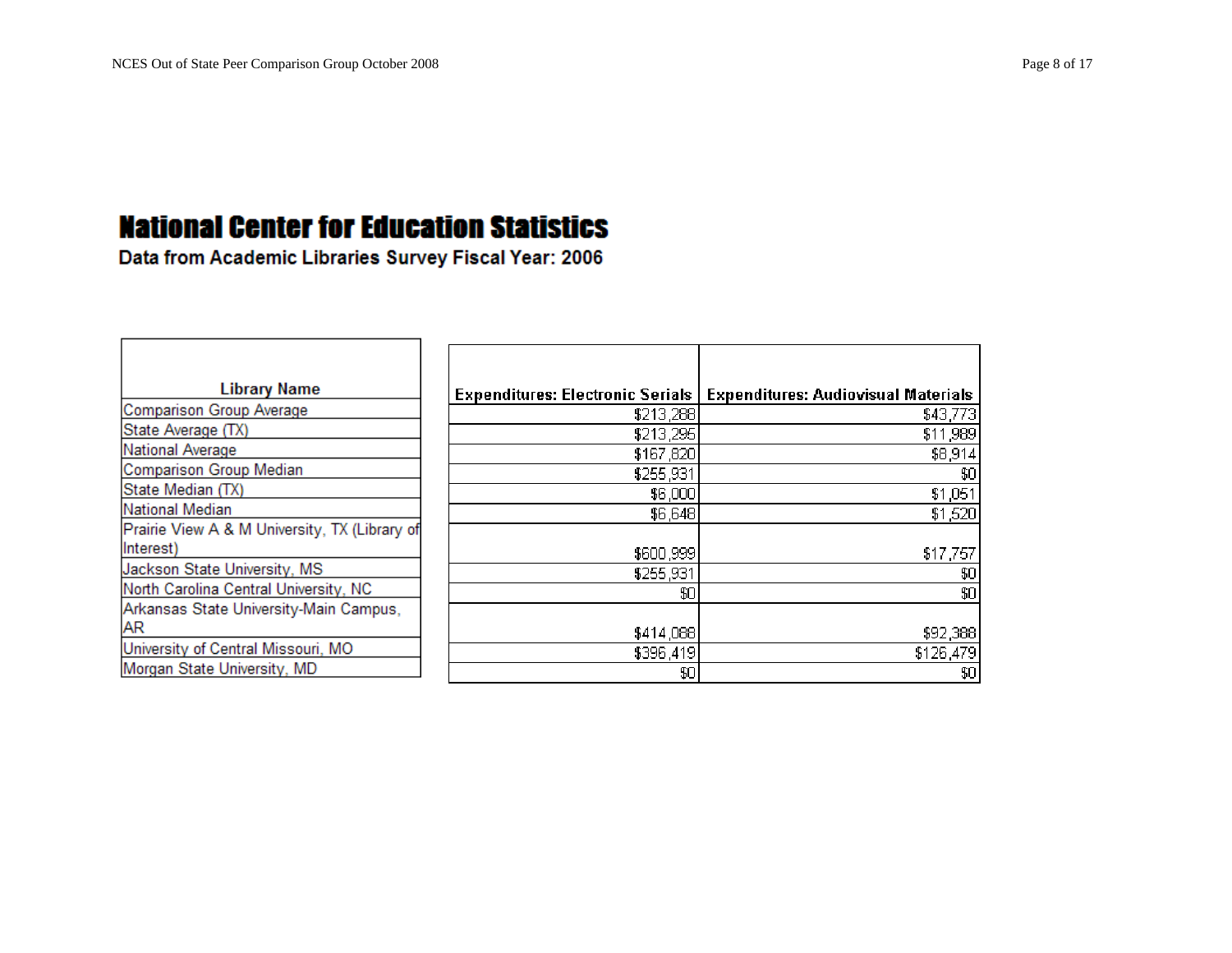| <b>Library Name</b>                                        | <b>Expenditures: Document Delivery/</b><br>Interlibrary Loan | <b>Expenditures: Preservation</b> |
|------------------------------------------------------------|--------------------------------------------------------------|-----------------------------------|
| Comparison Group Average                                   | \$2,058                                                      | \$17,749                          |
| State Average (TX)                                         | \$8,125                                                      | \$12,293                          |
| National Average                                           | \$6,523                                                      | \$10,108                          |
| Comparison Group Median                                    | \$500                                                        | \$15,913                          |
| State Median (TX)                                          | \$0                                                          | \$85                              |
| National Median                                            | \$10                                                         | \$0                               |
| Prairie View A & M University, TX (Library of<br>Interest) |                                                              |                                   |
|                                                            | \$4,590                                                      | \$50,437                          |
| Jackson State University, MS                               | \$500                                                        | \$12,000                          |
| North Carolina Central University, NC                      | \$0                                                          | \$25,000                          |
| Arkansas State University-Main Campus,                     |                                                              |                                   |
| <b>AR</b>                                                  | \$6,221                                                      | \$15,913                          |
| University of Central Missouri, MO                         | \$3,569                                                      | \$35,831                          |
| Morgan State University, MD                                | \$0                                                          | \$0                               |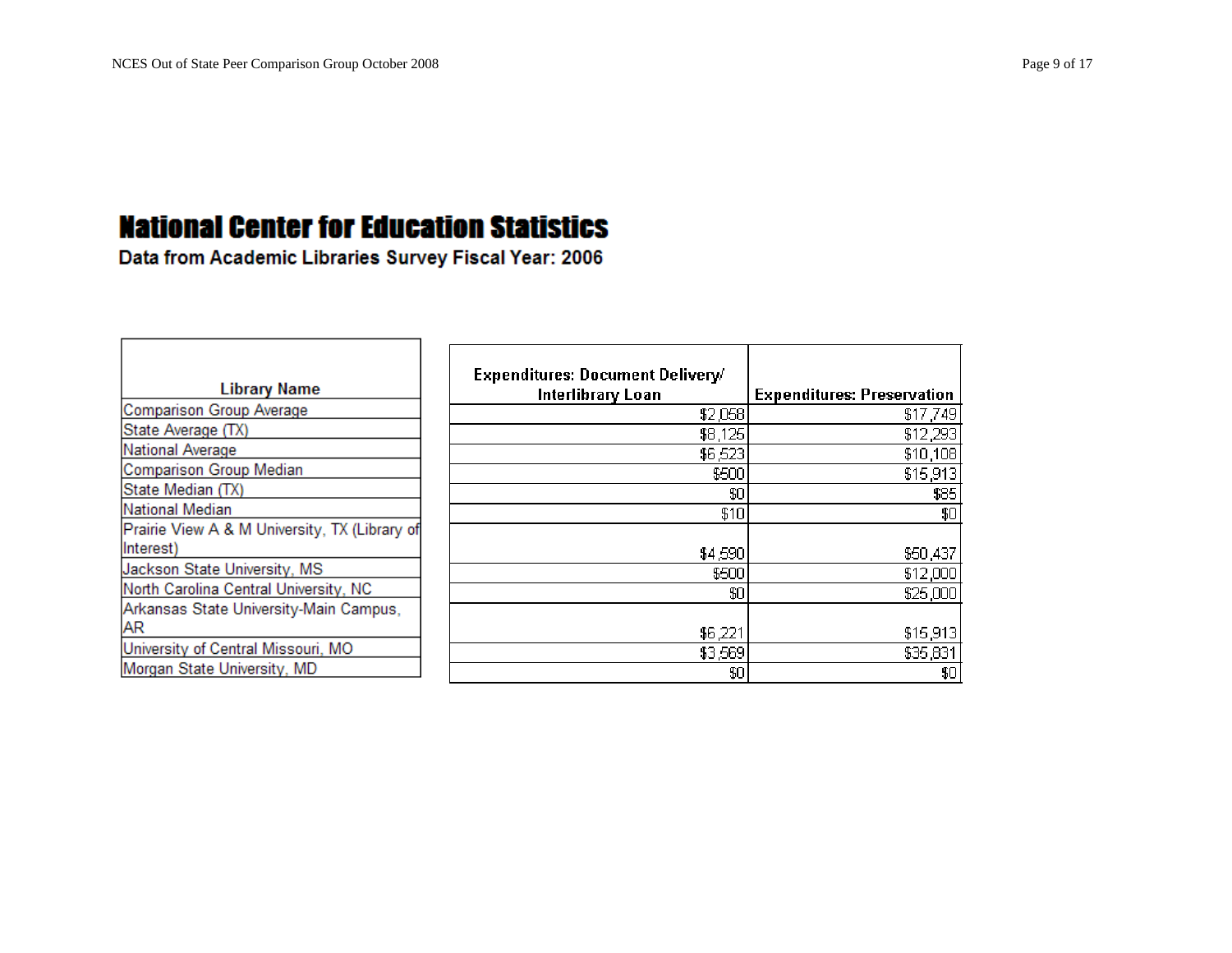Data from Academic Libraries Survey Fiscal Year: 2006

H.

| <b>Library Name</b>                                                             | <b>Expenditures: Computer Hardware and</b><br><b>Software</b> | <b>Expenditures: Bibliographic Utilities,</b><br>Network, Consortia |
|---------------------------------------------------------------------------------|---------------------------------------------------------------|---------------------------------------------------------------------|
| Comparison Group Average                                                        | \$45,373                                                      | \$101,974                                                           |
| State Average (TX)                                                              | \$61,435                                                      | \$30,143                                                            |
| National Average                                                                | \$37,026                                                      | \$25,739                                                            |
| Comparison Group Median                                                         | \$20,500                                                      | \$121,055                                                           |
| State Median (TX)                                                               | \$8,000                                                       | \$5,066                                                             |
| National Median                                                                 | \$2,000                                                       | \$3,791                                                             |
| Prairie View A & M University, TX (Library of<br>Interest)                      | \$19,820                                                      | \$141,888                                                           |
| Jackson State University, MS                                                    | \$20,500                                                      | \$54,050                                                            |
| North Carolina Central University, NC<br>Arkansas State University-Main Campus, | \$1,117                                                       | \$166,003                                                           |
| <b>AR</b>                                                                       | \$117,514                                                     | \$168,760                                                           |
| University of Central Missouri, MO                                              | \$87,734                                                      | \$121,055                                                           |
| Morgan State University, MD                                                     | \$0                                                           | \$0                                                                 |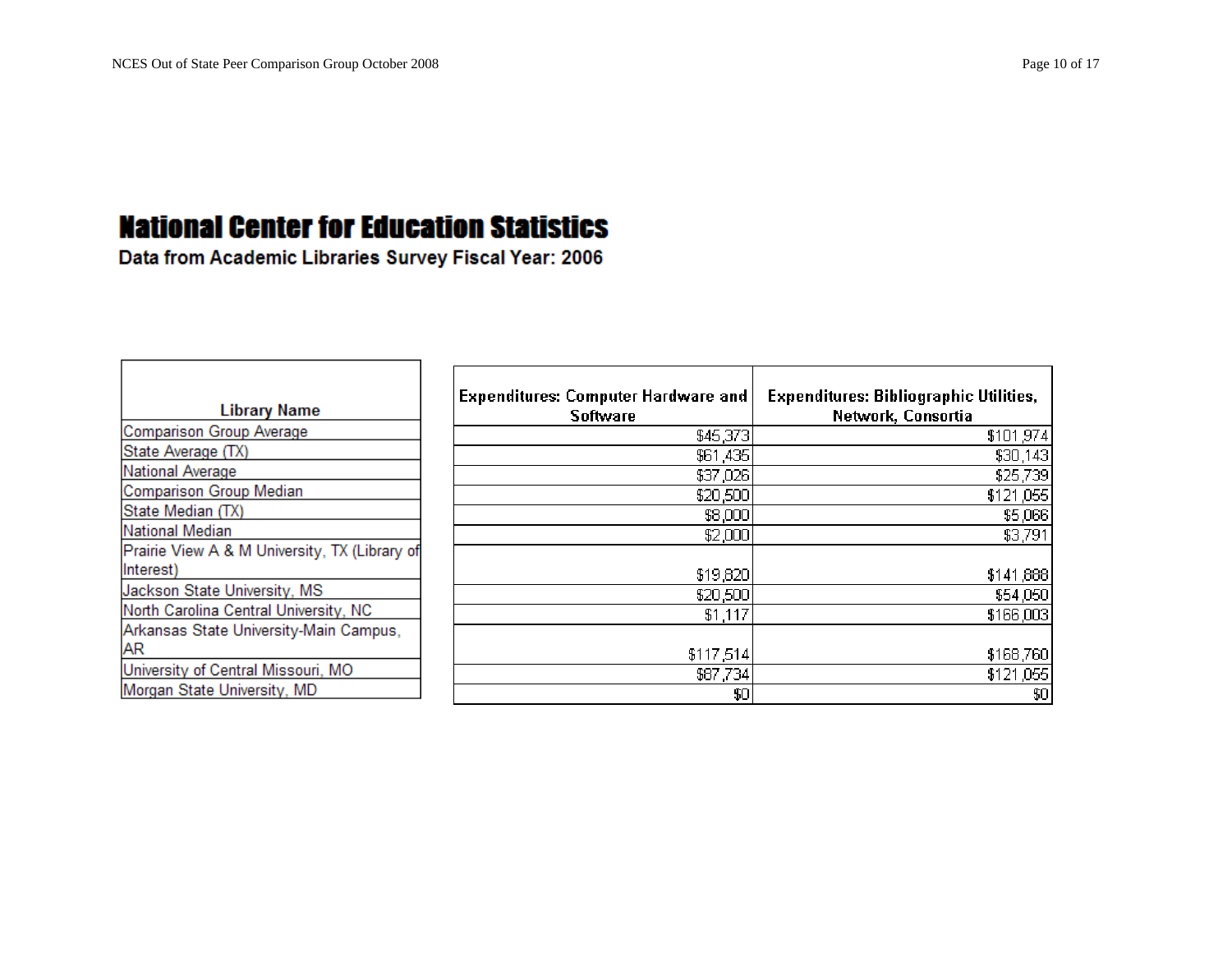| <b>Library Name</b>                           | All Other Operating Expenditures   Total Library Expenditures |             |
|-----------------------------------------------|---------------------------------------------------------------|-------------|
| Comparison Group Average                      | \$107,152                                                     | \$2,428,623 |
| State Average (TX)                            | \$163,929                                                     | \$1,783,479 |
| National Average                              | \$158,604                                                     | \$1,504,919 |
| Comparison Group Median                       | \$21,486                                                      | \$3,137,424 |
| State Median (TX)                             | \$20,391                                                      | \$429,111   |
| National Median                               | \$9,674                                                       | \$318,575   |
| Prairie View A & M University, TX (Library of |                                                               |             |
| Interest)                                     | \$86,851                                                      | \$2,333,643 |
| Jackson State University, MS                  | \$21,486                                                      | \$1,974,225 |
| North Carolina Central University, NC         | N/A                                                           | \$3,164,075 |
| Arkansas State University-Main Campus,        |                                                               |             |
| AR                                            | \$211,327                                                     | \$3,137,424 |
| University of Central Missouri, MO            | \$195,796                                                     | \$3,867,389 |
| Morgan State University, MD                   | \$0                                                           | \$0         |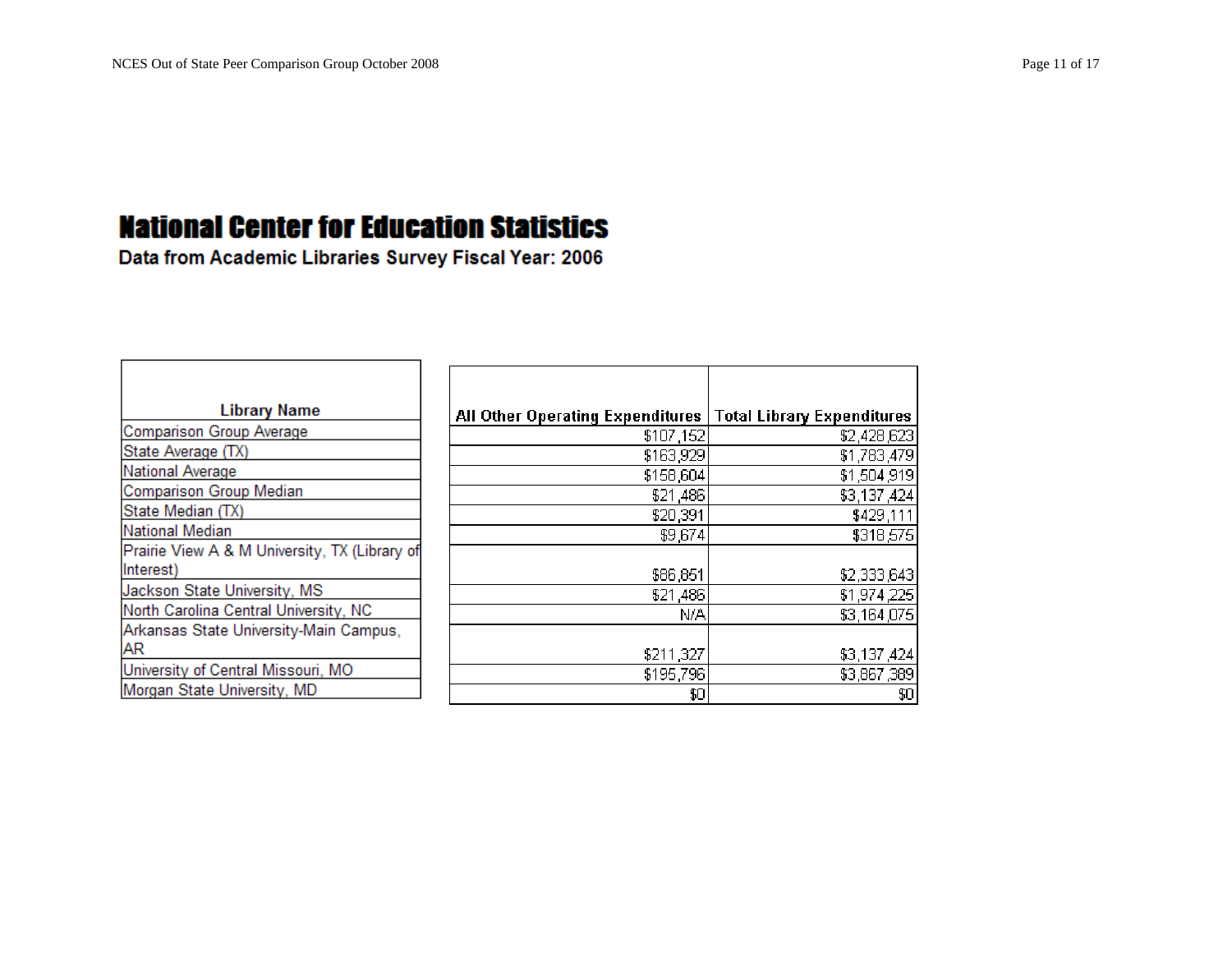Data from Academic Libraries Survey Fiscal Year: 2006

H.

| <b>Library Name</b>                                        | <b>E-mail/Web Library Reference Service</b><br>$(Y/N)$ ? | <b>Technology to Assist Patrons with</b><br>Disabilities (Y/N)? |
|------------------------------------------------------------|----------------------------------------------------------|-----------------------------------------------------------------|
| Comparison Group Average                                   | N/A                                                      | N/A                                                             |
| State Average (TX)                                         | N/A                                                      | N/A                                                             |
| National Average                                           | N/A                                                      | N/A                                                             |
| Comparison Group Median                                    | N/A                                                      | N/A                                                             |
| State Median (TX)                                          | N/A                                                      | N/A                                                             |
| National Median                                            | N/A                                                      | N/A                                                             |
| Prairie View A & M University, TX (Library of<br>Interest) | <b>YES</b>                                               | ΝO                                                              |
| Jackson State University, MS                               | <b>YES</b>                                               | ΝO                                                              |
| North Carolina Central University, NC                      | NO.                                                      | NO.                                                             |
| Arkansas State University-Main Campus,<br><b>AR</b>        | <b>YES</b>                                               | <b>YES</b>                                                      |
| University of Central Missouri, MO                         | <b>YES</b>                                               | <b>YES</b>                                                      |
| Morgan State University, MD                                | NO.                                                      | NO.                                                             |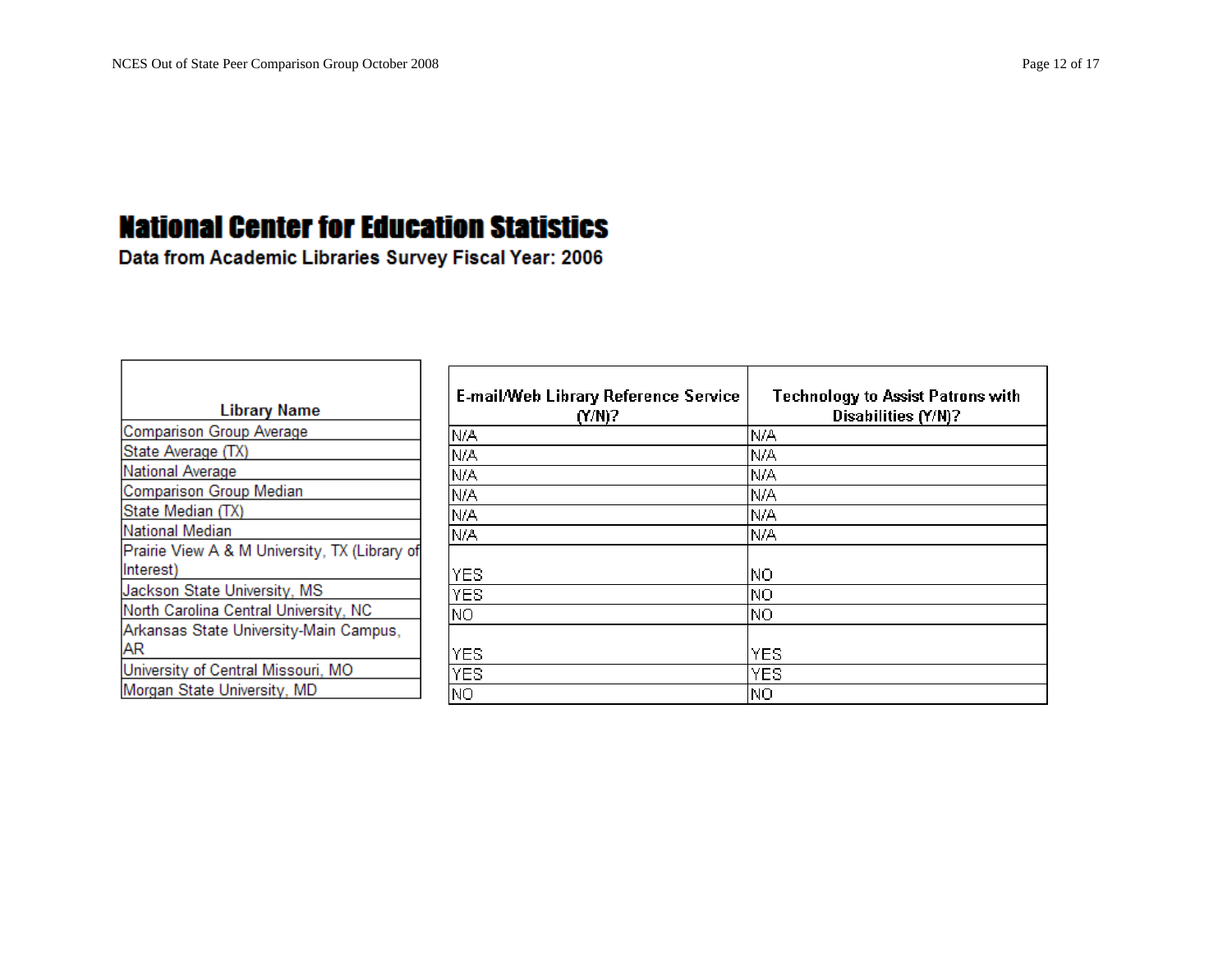| <b>Library Name</b>                                        | <b>Documents Digitized by</b><br>Library Staff (Y/N)? | <b>Theses in Electronic</b><br>Format (Y/N)? | Web Address    |
|------------------------------------------------------------|-------------------------------------------------------|----------------------------------------------|----------------|
| Comparison Group Average                                   | N/A                                                   | N/A                                          | IN/A           |
| State Average (TX)                                         | N/A                                                   | N/A                                          | N/A            |
| National Average                                           | N/A                                                   | N/A                                          | IN/A           |
| Comparison Group Median                                    | N/A                                                   | N/A                                          | N/A            |
| State Median (TX)                                          | N/A                                                   | N/A                                          | N/A            |
| National Median                                            | N/A                                                   | N/A                                          | N/A            |
| Prairie View A & M University, TX (Library of<br>Interest) | YES.                                                  | ΝO                                           | WWW.PVAMU.EDU  |
| Jackson State University, MS                               | <b>YES</b>                                            | ΝO                                           | WWW.JSUMS.EDU  |
| North Carolina Central University, NC                      | NO.                                                   | NO.                                          | WWW.NCCU.EDU   |
| Arkansas State University-Main Campus,<br><b>AR</b>        | NO.                                                   | ΝO                                           | WWW.ASTATE.EDU |
| University of Central Missouri, MO                         | <b>YES</b>                                            | NO.                                          | WWW.UCMO.EDU   |
| Morgan State University, MD                                | NO.                                                   | ΝO                                           | WWW.MORGAN.EDU |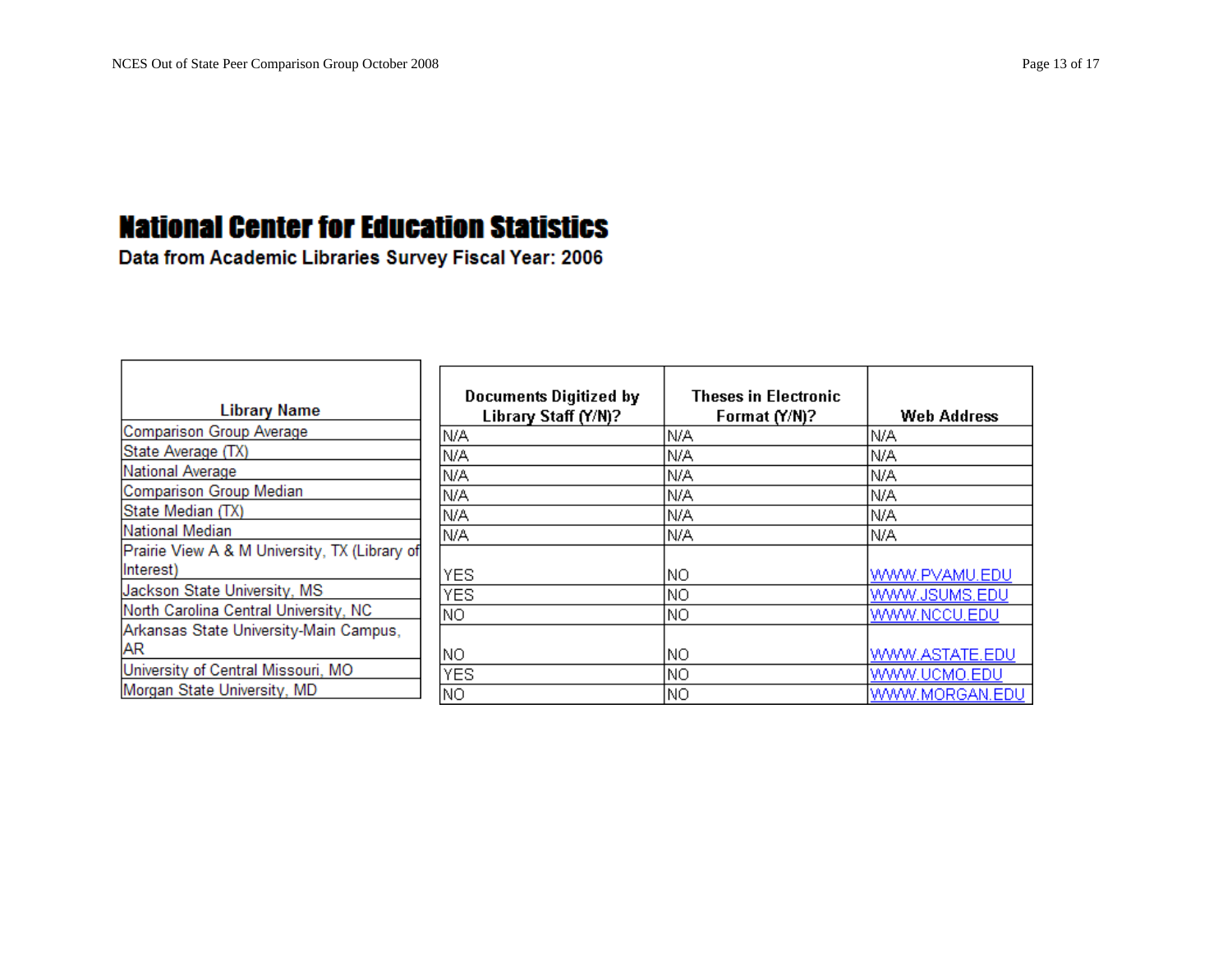| <b>Library Name</b>                           | Circulation Transactions (General)   Reserve Circulation Transactions |         |
|-----------------------------------------------|-----------------------------------------------------------------------|---------|
| Comparison Group Average                      | 38,819                                                                | 5,799   |
| State Average (TX)                            | 55,192                                                                | 7,880   |
| National Average                              | 34,860                                                                | 10,190  |
| Comparison Group Median                       | 13,548                                                                | 5,103   |
| State Median (TX)                             | 7,499                                                                 | 740     |
| National Median                               | 6,559                                                                 | 581     |
| Prairie View A & M University, TX (Library of |                                                                       |         |
| Interest)                                     | 23,030                                                                | 8,272   |
| Jackson State University, MS                  | 13,548                                                                | 1,270   |
| North Carolina Central University, NC         | 12,000                                                                | 8,000   |
| Arkansas State University-Main Campus,        |                                                                       |         |
| <b>AR</b>                                     | 91,632                                                                | 5,103   |
| University of Central Missouri, MO            | 76,915                                                                | 14,624  |
| Morgan State University, MD                   |                                                                       | $\vert$ |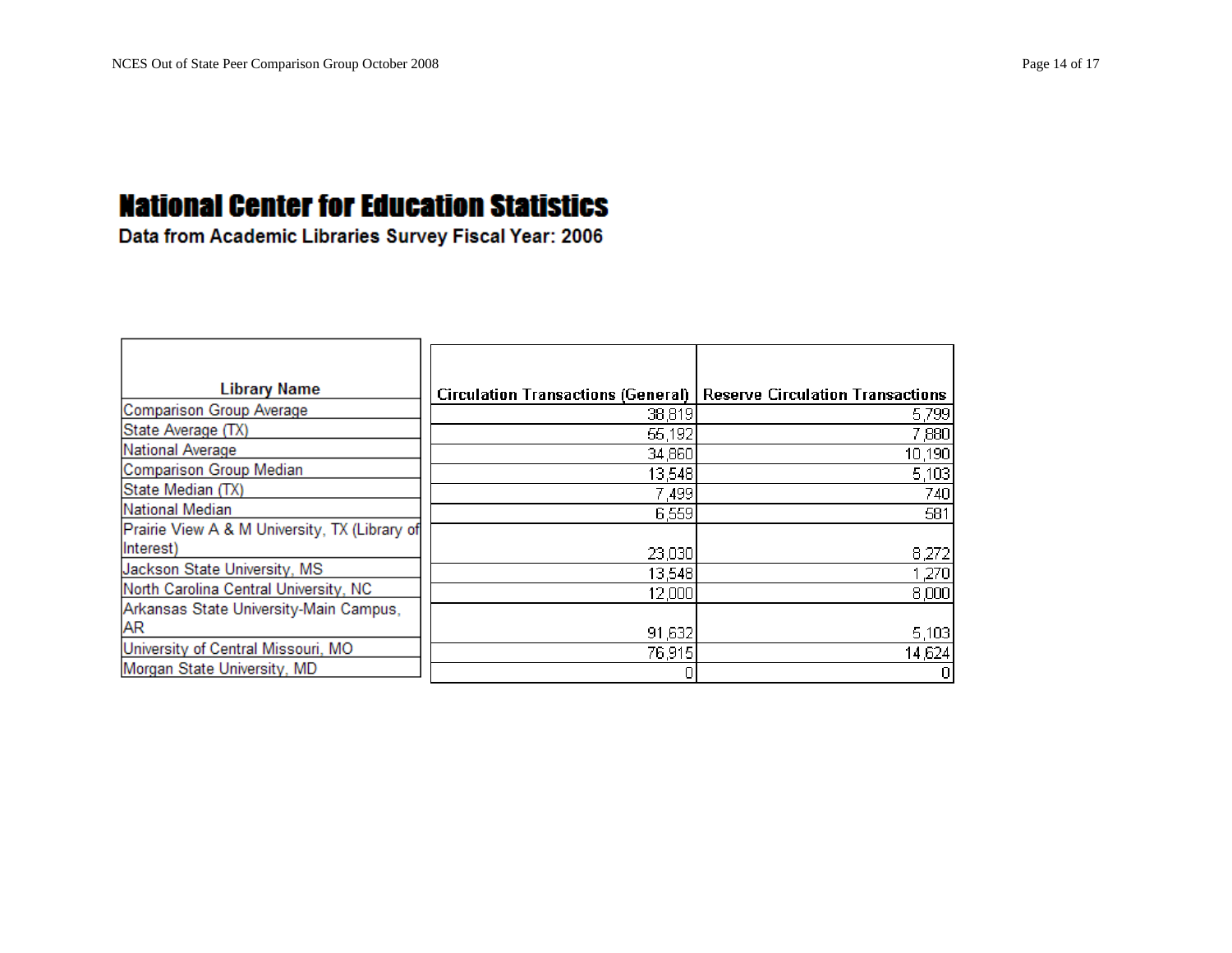$\blacksquare$ 

#### **National Center for Education Statistics**

Data from Academic Libraries Survey Fiscal Year: 2006

т.

| <b>Library Name</b>                           |       | Number of Presentations   Total Interlibrary Loans Received |
|-----------------------------------------------|-------|-------------------------------------------------------------|
| Comparison Group Average                      | 125   | 2,302                                                       |
| State Average (TX)                            | 154   | 2,416                                                       |
| National Average                              | 112   | 2,470                                                       |
| Comparison Group Median                       | 100   | 855                                                         |
| State Median (TX)                             | 53    | 92                                                          |
| <b>National Median</b>                        | 43    | 143                                                         |
| Prairie View A & M University, TX (Library of |       |                                                             |
| Interest)                                     | 4,508 | 751                                                         |
| Jackson State University, MS                  | 81    | 855                                                         |
| North Carolina Central University, NC         | 100   | 625                                                         |
| Arkansas State University-Main Campus,        |       |                                                             |
| <b>AR</b>                                     | 167   | 7,282                                                       |
| University of Central Missouri, MO            | 275   | 2,749                                                       |
| Morgan State University, MD                   |       | $\overline{0}$                                              |

*NCES data is inaccurate for the number of presentations. The figure of 4,508 includes one-on-one sessions, not just BI classes. The correct figure should be 144 for the time period indicated.*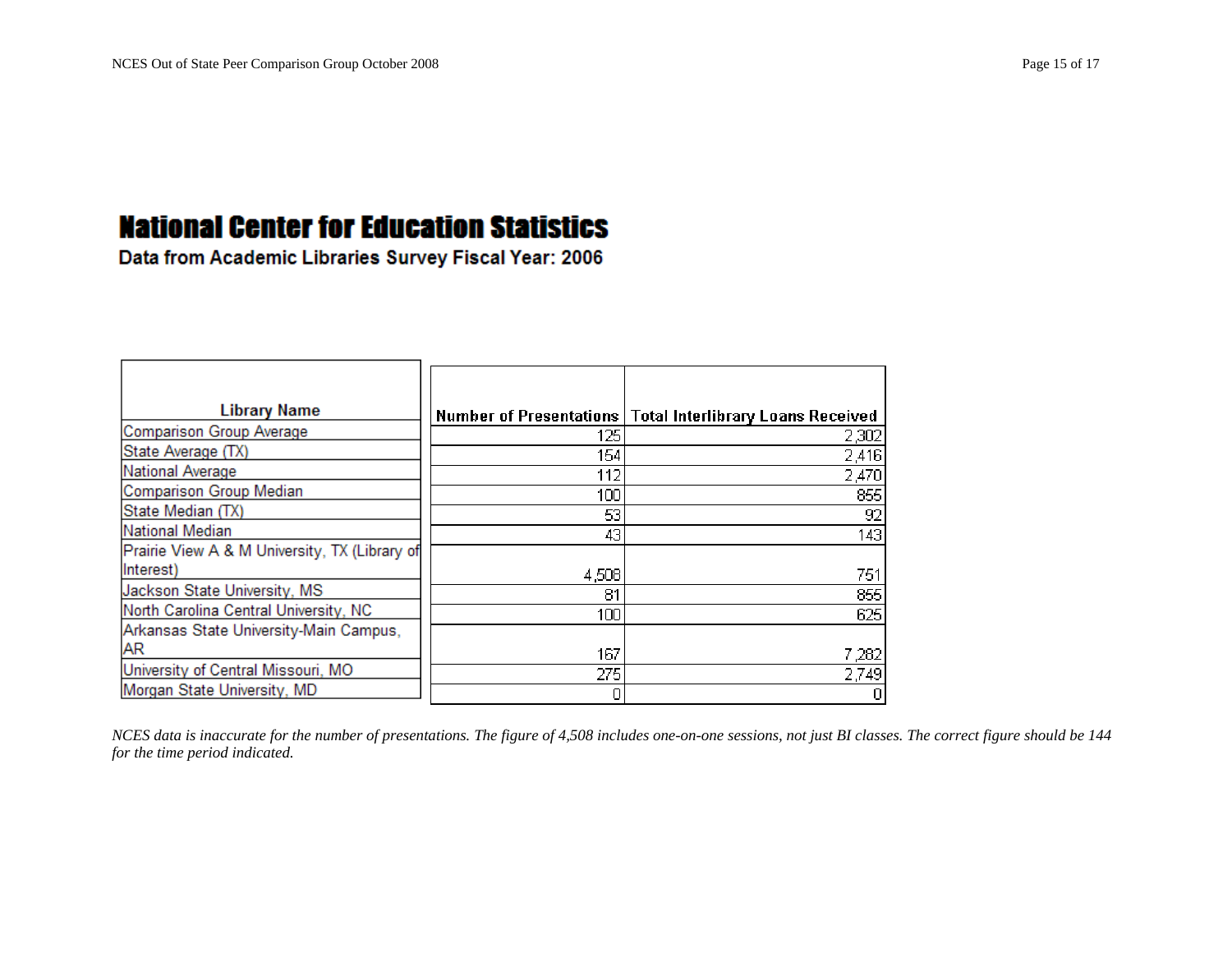| <b>Library Name</b>                           | <b>Gate Count in a Typical Week</b> | Reference Transactions in a Typical<br>Week |
|-----------------------------------------------|-------------------------------------|---------------------------------------------|
| Comparison Group Average                      | 5,346                               | 210                                         |
| State Average (TX)                            | 5,497                               | 332                                         |
| National Average                              | 4,336                               | 263                                         |
| Comparison Group Median                       | 3,500                               | 128                                         |
| State Median (TX)                             | 2,200                               | 121                                         |
| National Median                               | 1,274                               | 95                                          |
| Prairie View A & M University, TX (Library of |                                     |                                             |
| Interest)                                     | 8,620                               | 237                                         |
| Jackson State University, MS                  | 3,500                               | 128                                         |
| North Carolina Central University, NC         | 2,000                               | 100                                         |
| Arkansas State University-Main Campus,        |                                     |                                             |
| <b>AR</b>                                     | 9,231                               | 471                                         |
| University of Central Missouri, MO            | 12,000                              | 352                                         |
| Morgan State University, MD                   |                                     | 0                                           |